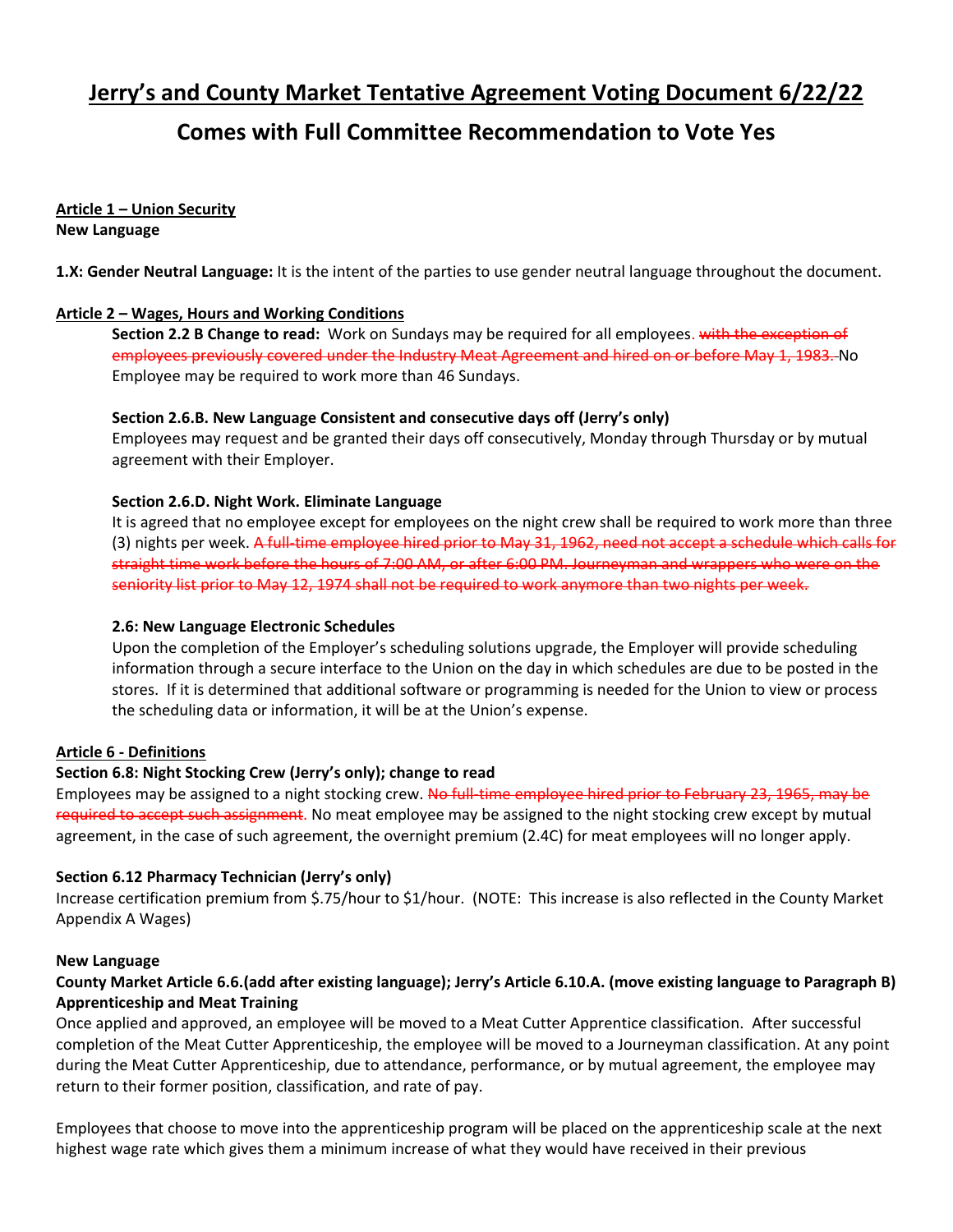classification upon ratification and progress from there. No employee will experience a pay reduction because of their decision to become an apprentice.

Meat cutter apprentice job duties shall include all work in the meat department, including, but not limited to, all production work commencing with the initial reduction of primal, sub-primal and/or supplemental cuts of all fresh or frozen meat department products including fish (whether by use of saw, grinder, cuber, tenderizer, slicer, knife or other tools of the trade), through and including the boning and leaning out of these products to reduce to retail cuts.

No apprentice will displace a full-time meat employee's schedule or work. If a Meat Cutter Apprentice does not finish the training program, they will be returned to the classification and wage rate they held immediately before entering the Meat Cutter Apprentice program.

#### **Article 7 - Vacations**

- 1. Vacation Conversion to PTO
	- a. Employer will calculate and grant partial year accruals for all employees at conversion
	- b. Conversion date is within two months of ratification to allow for transition efforts

| Jerry's Proposal<br><b>PAID TIME OFF (PTO)</b>        |                                                                                                                    |                               |                         |
|-------------------------------------------------------|--------------------------------------------------------------------------------------------------------------------|-------------------------------|-------------------------|
| <b>Full-Time &amp; Part-Time</b>                      | <b>Years of Service</b>                                                                                            | <b>Annual Grant</b>           | <b>Weekly Rate</b>      |
|                                                       | Between 0-1st anniversary                                                                                          | 1 weeks (capped at 48 hours)  | 0.02308 per hour worked |
|                                                       | Between 1st - 7th anniversary                                                                                      | 2 weeks (capped at 80 hours)  | 0.03846 per hour worked |
|                                                       | Between 7th anniversary-15th anniversary                                                                           | 3 weeks (capped at 120 hours) | 0.05769 per hour worked |
|                                                       | Between 15th anniversary-19th anniversary                                                                          | 4 weeks (capped at 160 hours) | 0.07692 per hour worked |
|                                                       | Beginning 19th anniversary and beyond                                                                              | 5 weeks (capped at 200 hours) | 0.09615 per hour worked |
| <b>Prime Time &amp; Utility Part Years of Service</b> |                                                                                                                    | <b>Annual Grant</b>           | <b>Weekly Grant</b>     |
|                                                       | Between 0-1st anniversary                                                                                          | 1 weeks (capped at 48 hours)  | 0.02308 per hour worked |
|                                                       | Between 1st - 7th anniversary                                                                                      | 2 weeks (capped at 80 hours)  | 0.03846 per hour worked |
|                                                       | Beyond 7th anniversary                                                                                             | 3 weeks (capped at 120 hours) | 0.05769 per hour worked |
|                                                       | **Refer to the PTO Accrual Schedule for an illustration of how the weekly grants and annual grant caps are applied |                               |                         |

#### **NOTES:**

Employees will accrue PTO on a weekly basis as they work. It will be granted on a bi-weekly basis with the completion of each payroll. PTO shall be paid at the employee's straight time rate at the time PTO is used.

Employer will agree to allow 1189 members to use earned PTO for planned, approved time off or purposes defined in the St Paul ESST ordinance without disciplinary action.

New employees will not have any PTO available for use until after completing 90 days of service. Employees who end employment with less than one year of service will not have any unused PTO time paid out.

PTO benefits cannot be used that have not been granted (i.e. your PTO account cannot have a negative balance). PTO requests must be electronically submitted in the employer's human capital management system by the employee and approved by the employee's manager each time PTO hours are used.

**PTO OVERTIME**: After each anniversary year, average weekly hours over forty (40) will be computed at one and one-half (1.5) times the employee's current regular straight time rate.

#### **New Section: Pandemic Language**

When a pandemic has been declared and an employee is required to quarantine, should some or all of the time be unpaid the Employer agrees to make Employer health care contributions to cover said quarantine and the Employer's responsibility with respect to these payments shall not exceed a total of two (2) weeks per calendar year. It is understood that an employee must use their accrued PTO, if available, to reach the minimum threshold of hours, or get as close as possible to the minimum threshold if PTO is insufficient to reaching the threshold, in order for the Employer to make an Employer health care contribution. The minimum threshold shall be defined as thirty-two (32) hours for fulltime employees and thirty (30) hours for part-time employees. The Employee will be responsible for paying their Employee health care contribution to cover their quarantine from future earnings after they have returned to work.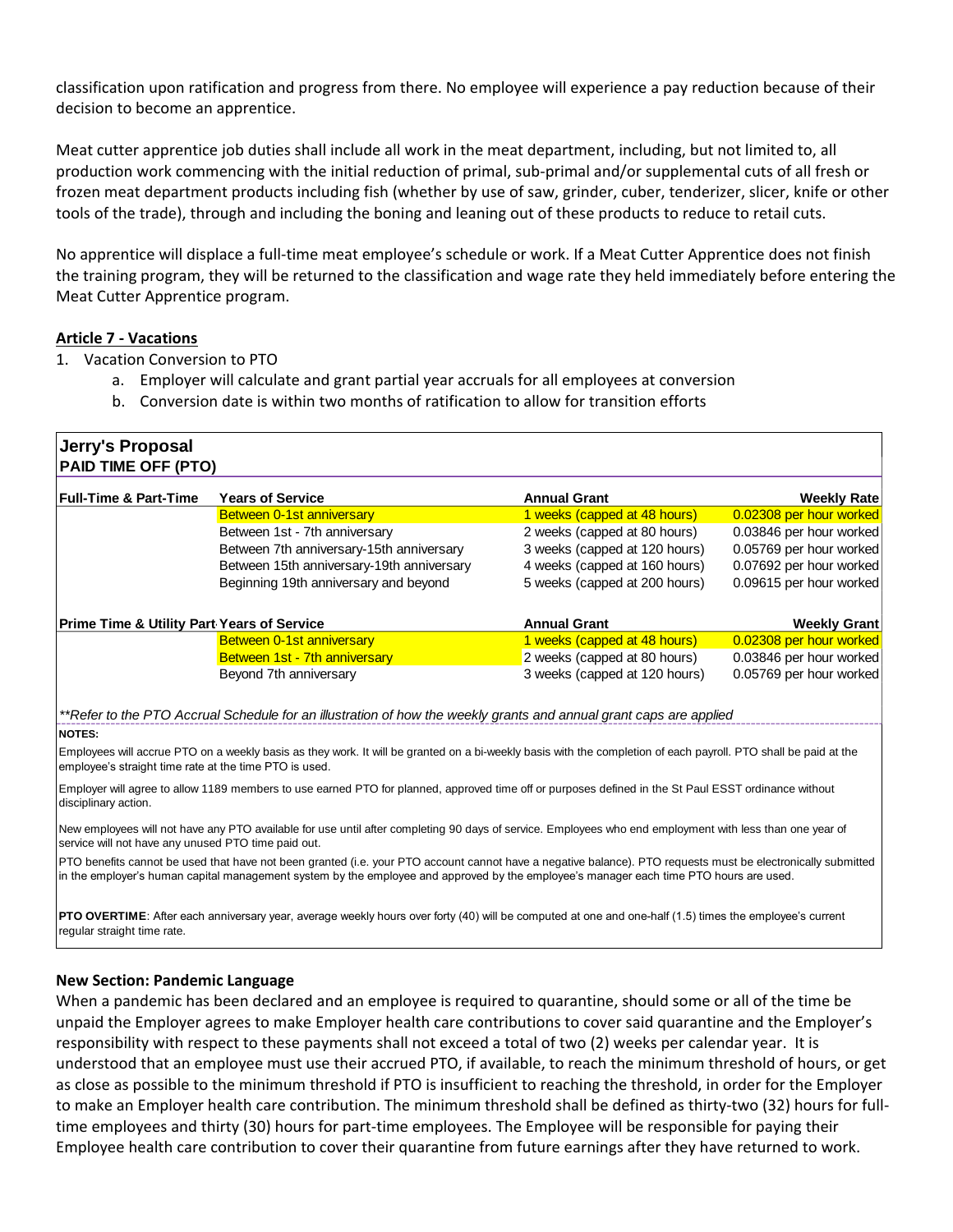# **Section 7.4. New Language**

Employees should work with their Store Director to take formerly carried over vacation time off. Any carried over vacation pay due to an employee termination will be paid at the wage rate effective for that person as of April 10, 2022 or at the rate of the year in which it was earned thereafter. Active employees' vacation will be paid on a first earned basis.

## **Article 9 – Health and Safety**

### **Section 9.1: Safety Language (Replaces current 9.1) A. Commitment to Safety**

- 1. The Employer agrees that it will provide a safe and healthy workplace and to correct any unsafe condition or safety or health hazard.
- 2. The Employer agrees to promptly investigate all hazards, unsafe conditions and accidents brought to its attention and to promptly remedy all hazards and unsafe conditions its investigation reveals.
- 3. The Employer will establish a written policy setting out its guidelines for employee safety and store security. These guidelines shall make clear that no employee is required to take any action in response to theft or security incidents which may endanger the safety of the employee.

### **B. Safety Training**

- 1. The Employer will provide employees with orientation and training including any relevant training for equipment, products or chemicals necessary to perform their jobs safely.
- 2. The Employer agrees to pay employees for attending such orientations and training.

# **C. Protective Equipment**

- 1. The Employer will furnish, at its expense, all safety and protective equipment required or advisable for the protection of employees.
- 2. Where employees stand regularly, the employer will provide and maintain anti-fatigue mats.

# **D. Union Participation**

- 1. Safety committee meetings will be held consistent with the Employer's health and safety practices and the law. Meeting dates and outcomes will be posted in store for all store employees to review and provide feedback.
- 2. If a store has a Union steward available, the Employer will have them participate in regular safety walks; If there is no steward available, at least one union member will participate. Employees shall be paid for any time spent in safety meetings.

# **Article 24 – Delicatessen Employees (Jerry's only)**

Will be moved to a new appendix in the back of the contract for historical purposes.

# **New Letter of Understanding**

The Employer agrees to seriously consider participation in a JATC Minnesota State certified apprenticeship program with UFCW Local 1189 and will meet with the local to discuss being a charter participant in the program.

# **New Meat Cutter Apprenticeship Letter of Understanding**

Upon ratification the Employer will offer up to three existing universal/wrapper/other-than-journeyman currently scheduled in the meat department the opportunity to participate in Jerry's Meat Apprenticeship program. In the event that more than three (current as of ratification) employees enter the apprenticeship program, three of these employees will be entered into the program within 12 months of ratification with three more added each year until all of these employees who wish to enter the training have been offered an apprenticeship. Preference for applicants will be given by hire date seniority, exclusive of applicants who have applied prior to ratification. Existing applicants, scheduled in the meat department, will be given overall preference.